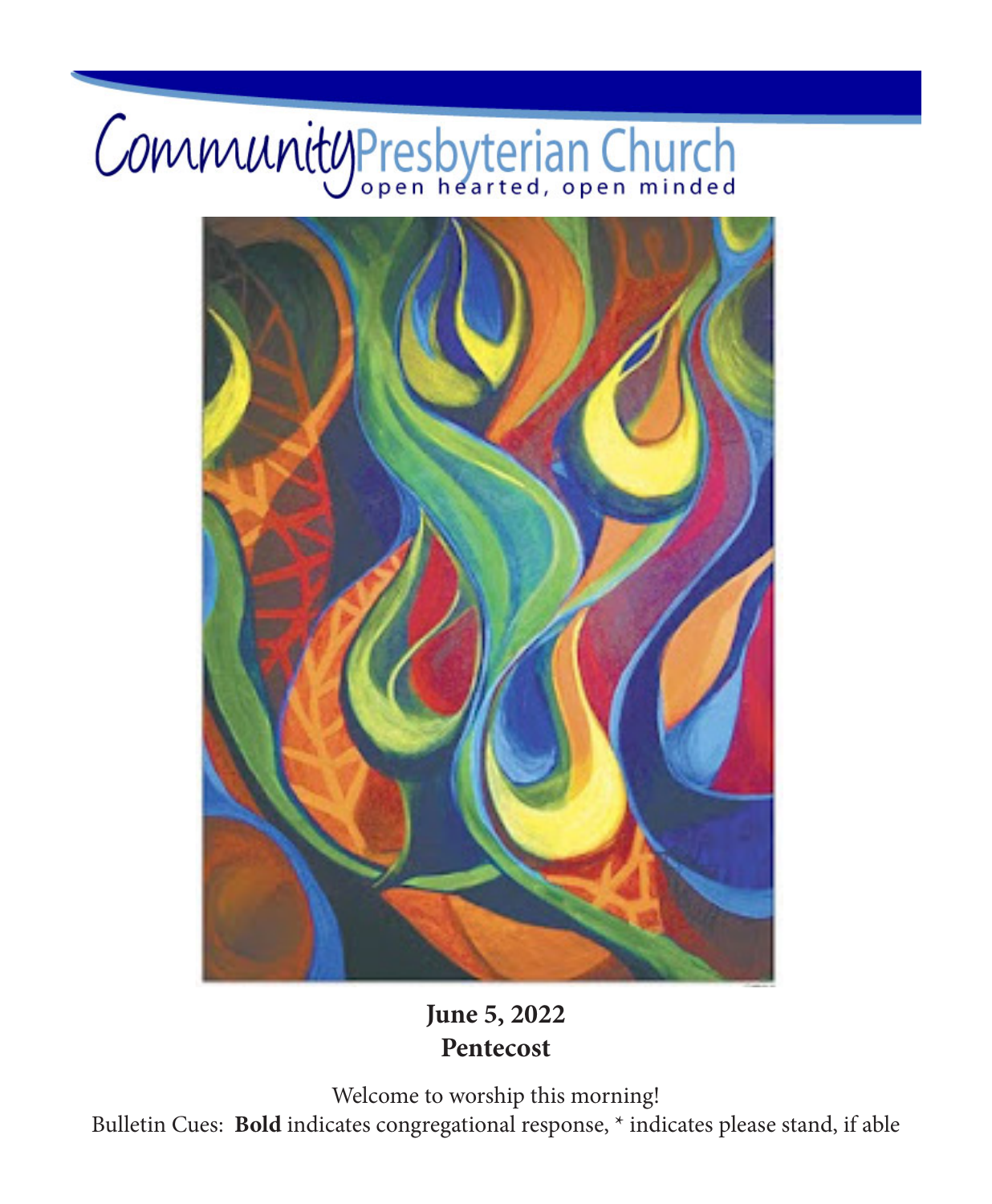#### **GATHERING AROUND THE WORD OF GOD**

#### WELCOME AND ANNOUNCEMENTS

PRELUDE *Fairest Lord Jesus* Judy and Mary Ellen

Crusader's Hymn, arranged by Joel Ramey

#### \*CALL TO WORSHIP

Holy Spirit, you breathed over the waters and brought forth Creation.

**You create us anew each day, each breath.**

Holy Spirit, you live and move in all of us.

**You make us one, your living body.**

Holy Spirit, you enflame us with your love.

**We are the love song you sing to the world.**

**And so we sing our love to you. Alleluia!**

OPENING HYMN GTG 406 We Are Standing on Holy Ground *sing twice*

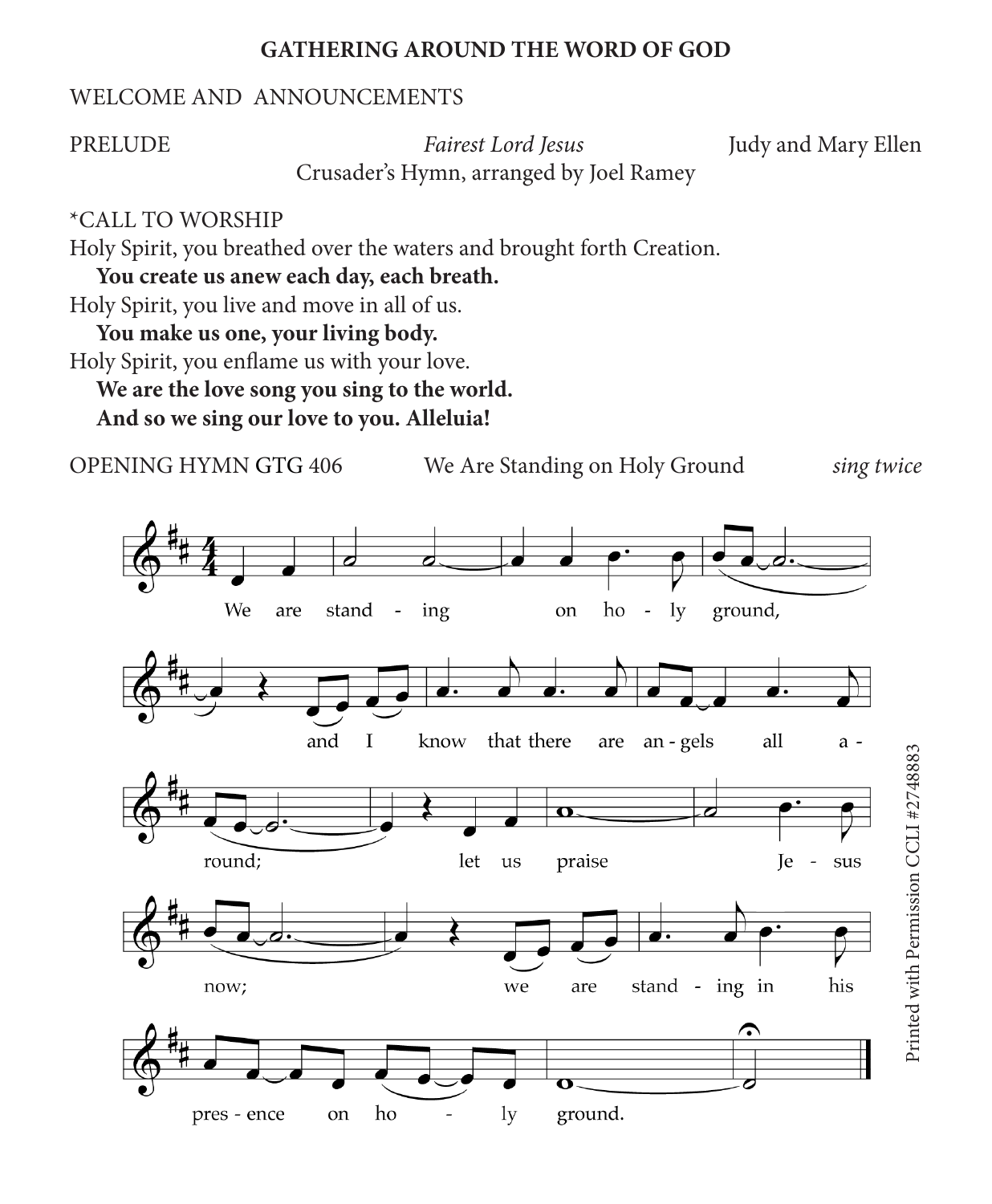CONFESSION AND FORGIVENESS

Spirit of God, you breathe your love in us.

**We give thanks for those times when we have lived by your love, your Spirit in us….** *Silence*

Spirit of God, you breathe your love in us.

**We confess those times**

**when we have lived by fear or selfishness, not by your Spirit,**

**and we open ourselves to your grace…**

*Silence*

We breathe in your grace....and we breathe out your grace.

**Thanks be to you, God of our breath.**

SPECIAL MUSIC *Steal Away* Judy and Mary Ellen African-American Spiritual arranged by Lloyd Larson

# **LISTENING FOR GOD'S WORD**

# PRAYER FOR ILLUMINATION

Holy Spirit, we breathe in, and you enter us. You fill us. You give us life and energy. We breathe out and you give us voice and song, and we speak your truth. Breath of God, breathe in us now. Speak to us, and in us, and through us. **Amen.**

RESPONSIVE READING from Psalm 104 The eyes of all beings look to you, and you give them their food in due season; **when you give to them, they gather it up; when you open your hand, they are filled with good things.** When you hide your face, they are dismayed; when you take away their breath, they die and return to their dust. **When you send forth your Spirit, they are created; and you renew the face of the ground.** May your glory, Beloved, endure forever; may you forever rejoice in what you have made— **You look on the earth and it trembles, You touch the mountains and they smoke.** I will sing to you as long as I live; I will sing praise to my God with my last breath. **May my meditation be pleasing to you,**

**for I rejoice in the Spirit alive in all creation.**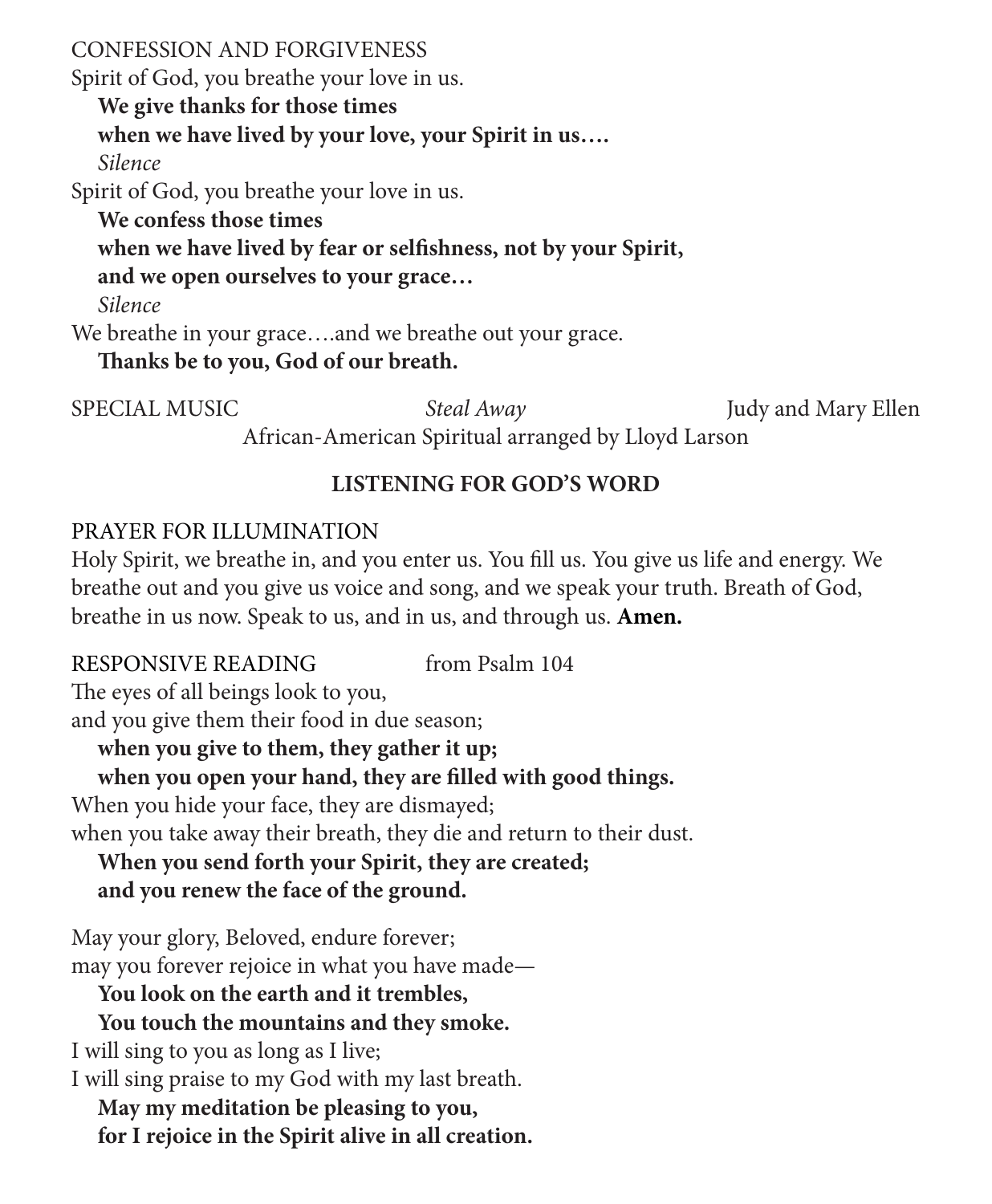## SCRIPTURE READING Romans 8:14-17

All who are led by the Spirit of God are children of God. For you did not receive a spirit of slavery to fall back into fear, but you have received a spirit of adoption. When we cry, "Abba! Father!" it is that very Spirit bearing witness with our spirit that we are children of God, and if children, then heirs, heirs of God and joint heirs with Christ—if, in fact, we suffer with him so that we may also be glorified with him.

# SCRIPTURE READING John 14:15-17

Jesus told his disciples, "If you love me, you will keep my commandments. And I will ask the Father, and he will give you another Advocate, to be with you forever. This is the Spirit of truth, whom the world cannot receive, because it neither sees him nor knows him. You know him, because he abides with you, and he will be in you."





## A PENTECOST READING Acts 2:1-21

- **1**: When the day of Pentecost had come, they were all together in one place.
- **2**: And suddenly from heaven there came a sound like the rush of a violent wind, and it filled the entire house where they were sitting.
- **3**: Divided tongues, as of fire, appeared among them, and a tongue rested on each of them.
- **All**: **All of them were filled with the Holy Spirit and began to speak in other languages, as the Spirit gave them ability.**
- **1**: Now there were devout Jews from every nation under heaven living in Jerusalem.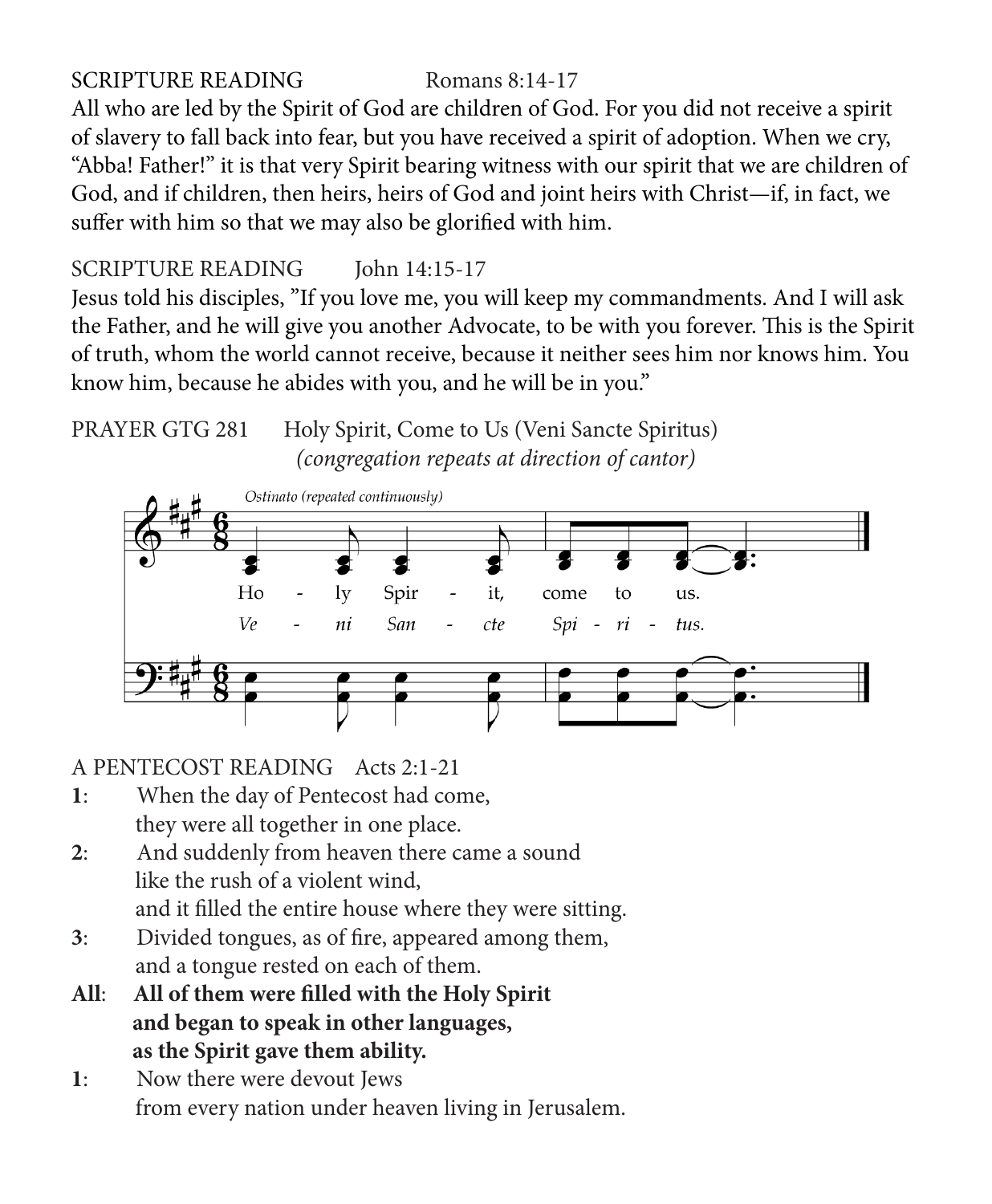- **2**: And at this sound the crowd gathered and was bewildered, because each one heard them speaking in the native language of each.
- **3**: Amazed and astonished, they asked,
- **All: "Are not all these who are speaking Galileans? And how is it that we hear, each of us, in our own native language?**
- **1**: Parthians, Medes, Elamites, and residents of Mesopotamia, Judea and Cappadocia,
- **2:** Pontus and Asia, Phrygia and Pamphylia, Egypt and the parts of Libya belonging to Cyrene,
- **3**: and visitors from Rome, both Jews and proselytes, residents of Crete, and Arabs—
- **All: in our own languages we hear them speaking about God's deeds of power."**
- **1**: All were amazed and perplexed, saying to one another,

# **All: "What does this mean?"**

- **1:** But others sneered and said,
- **2&3:** "They are filled with new wine."
- **1**: But Peter, standing with the eleven, raised his voice and addressed them:
- **2**: "People of Judea and all who live in Jerusalem, let this be known to you, and listen to what I say.
- **3:** Indeed, these are not drunk, as you suppose, for it is only nine o'clock in the morning. No, this is what was spoken through the prophet Joel:
- **1**: "In the last days it will be, God declares, that I will pour out my Spirit upon all flesh, and your sons and your daughters shall prophesy, and your young men shall see visions, and your old men shall dream dreams.
- **2:** Even upon my slaves, both men and women, in those days I will pour out my Spirit; and they shall prophesy.
- **3:** And I will show portents in the heaven above and signs on the earth below, blood, and fire, and smoky mist.
- **1:** The sun shall be turned to darkness and the moon to blood, before the coming of the Lord's great and glorious day.
- **All: Then everyone who calls on the name of the Lord shall be saved."**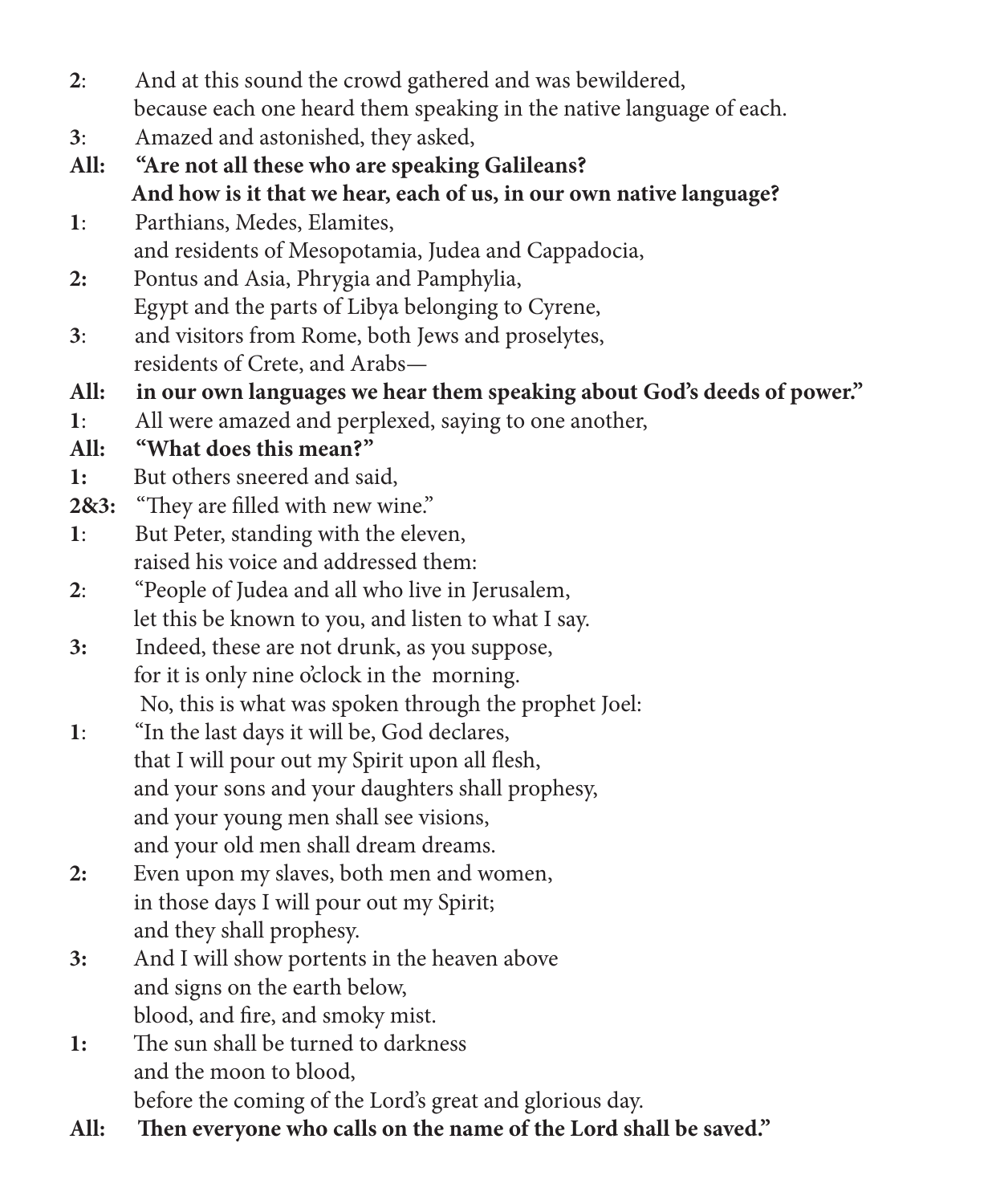#### **RESPONDING TO GOD'S GRACE**

\*HYMN OF THE DAY GTG 692 Spirit, Open My Heart *vs. 1 and 2*



JOYS AND CONCERNS/PRAYERS OF THE PEOPLE God, our Savior, **hear our prayer.**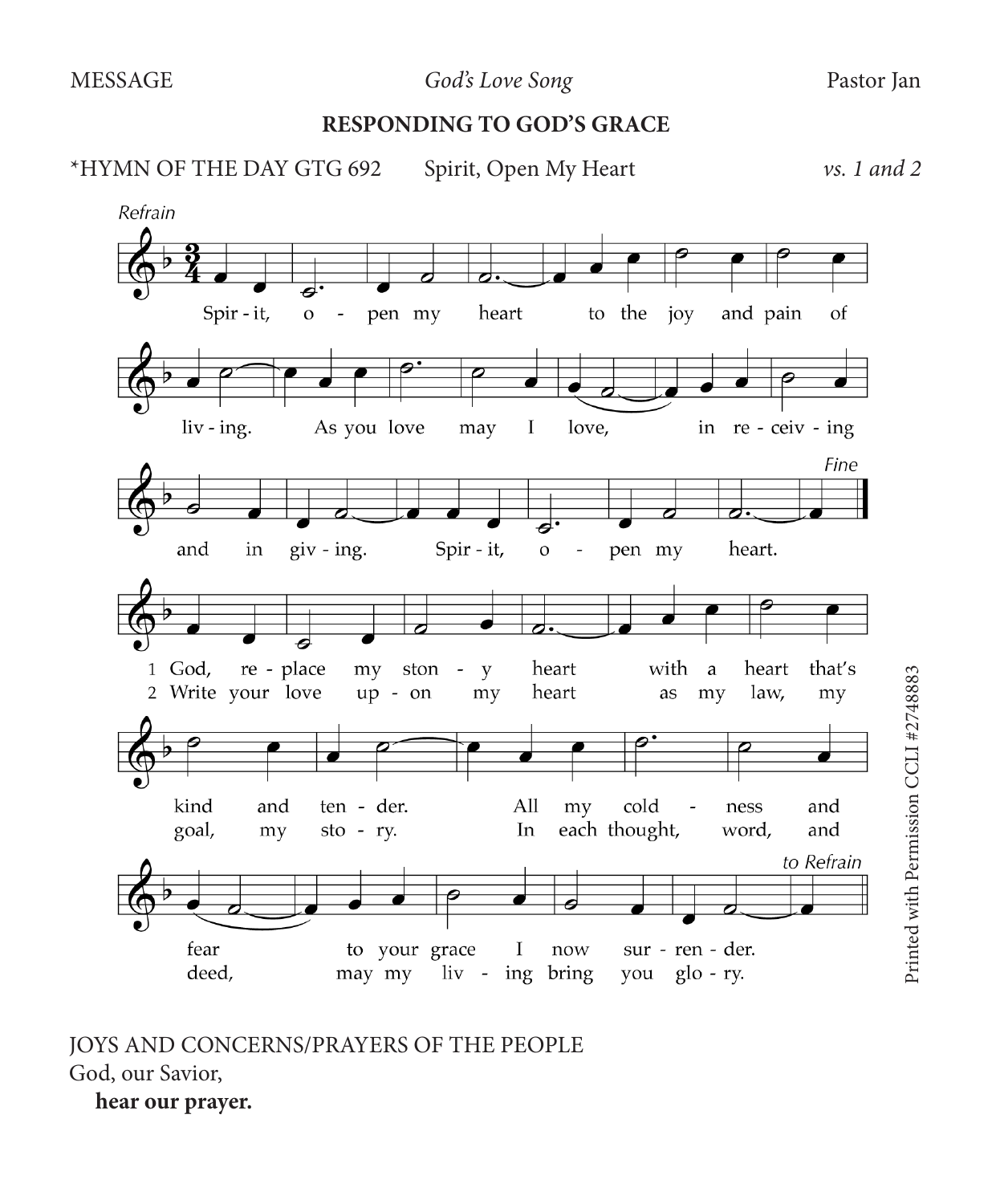### **CELEBRATION OF COMMUNION WITH ALL GOD'S SAINTS**

#### INVITATION TO THE LORD'S TABLE AND GREAT THANKSGIVING God is with you.

**And also with you.**

Lift up your hearts.

**We lift them up to God.** Let us give thanks to the Holy One, our God. **It is good and beautiful to give God our praise.**

*Those onsite will each read one sentence, passing the mic from one to the next around the circle.* 

Holy One, in the beginning your wind brooded over the waters and you created the world.

You breathed into the clay of the earth

and it became a living human being.

The strong east wind of your breath

parted the Red Sea and led the slaves to freedom.

Your breath entered the dry bones in the valley

and they rose to life again.

Therefore with your holy breath in us we sing your praise:

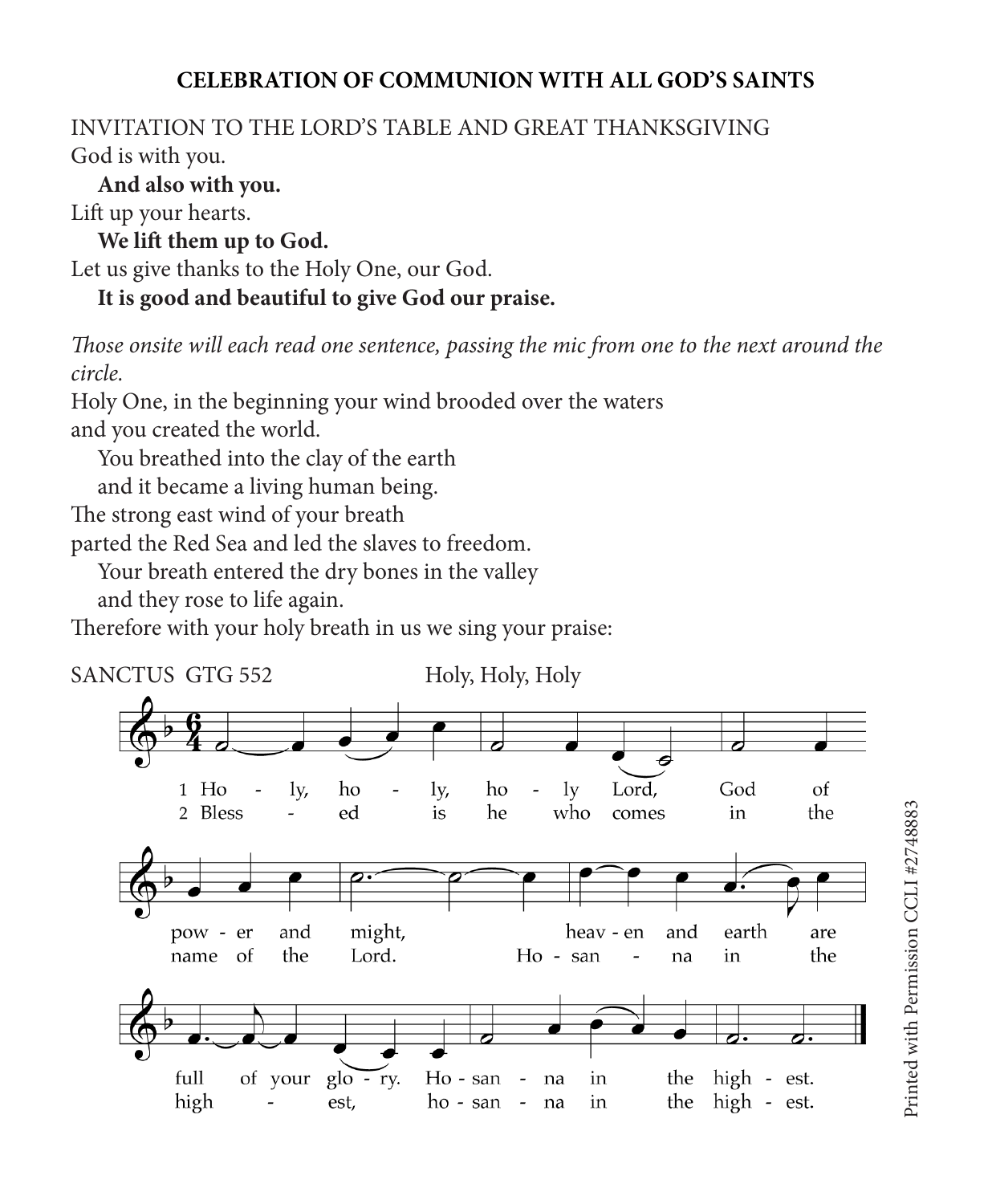Blessed are all who come in your name, and blessed is Jesus, your Christ.

At his baptism your Spirit descended on him as a dove. He embodied your love, he breathed your grace.

By your Spirit he healed and taught and nourished your people. The powers of evil opposed him and crucified him; but the Spirit of Life raised him.

Risen from the dead, he came to us and breathed his spirit into us, his promise to be with us always.

# **As long as we break this bread and share this cup we remember his death and resurrection, until he comes again.**

We remember these your mighty acts in Jesus Christ.

We offer ourselves as a living and holy sacrifice, in union with Christ's offering for us.

Pour out your Holy Spirit on these gifts of bread and cup, that they may be for us the body and blood of Christ.

**Pour out your Spirit on us, that we may be for the world the Body of Christ, one in your Spirit, breathing deeply of your grace, on fire with your love, for the healing of the world.**

# WORDS OF INSTITUTION/BREAKING OF THE BREAD

# LORD'S PRAYER

**Our Father in heaven, hallowed be your name.**

**Your kingdom come, your will be done, on earth as it is in heaven.**

**Give us this day our daily bread;**

**and forgive us our debts, as we forgive our debtors;**

**and let us not be led into temptation, but deliver us from evil.**

**For the kingdom, the power, and the glory are yours, now and forever. Amen**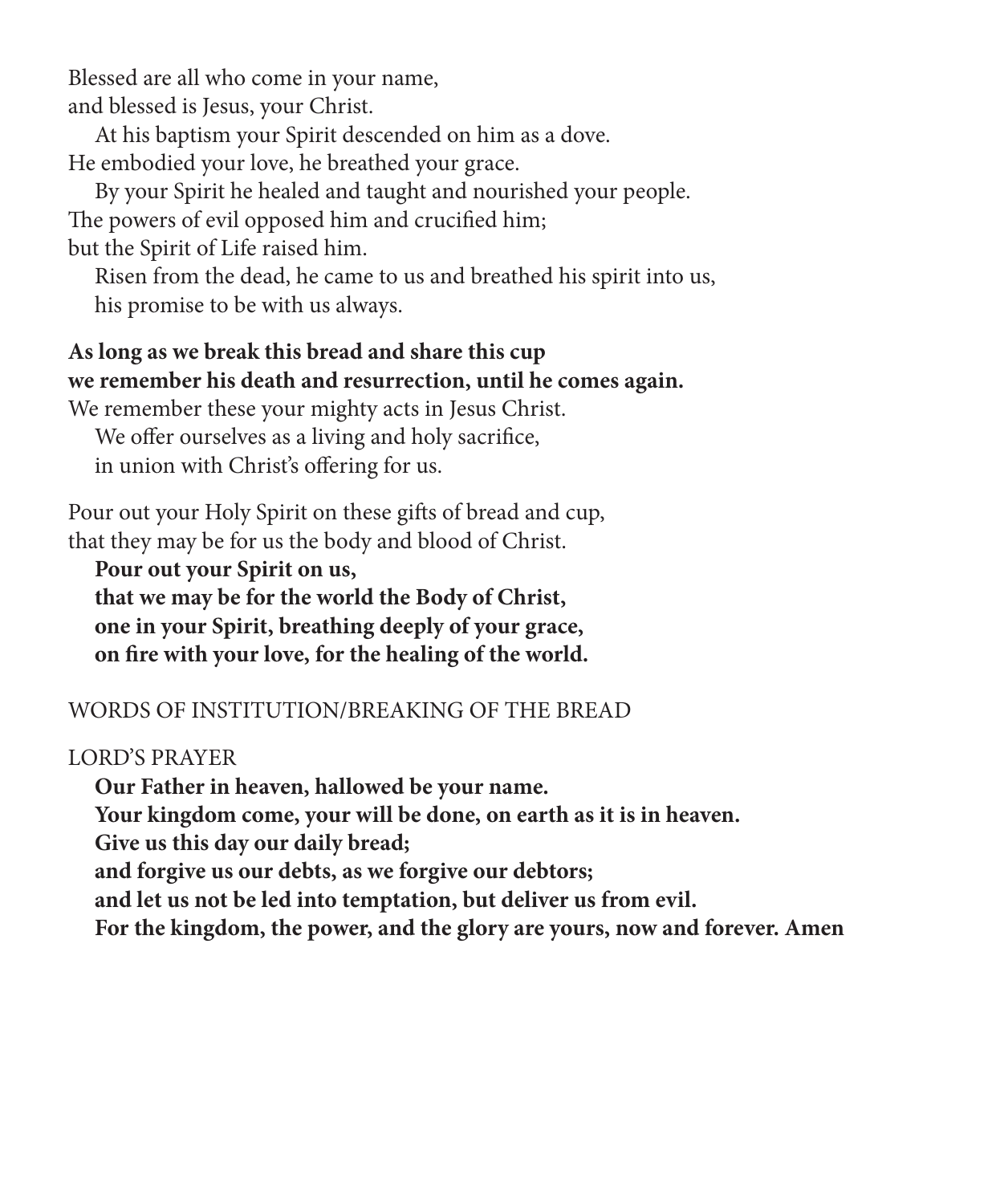#### THE BREAD AND CUP ARE SHARED

*For communion, gluten free bread and grape juice are served for all who partake. As the plate of bread comes to you, take your share. Then pass the plate to your neighbor with these words before opening and eating your own.*

The body of Christ, to feed your spirit.

*As the tray of wine to your neighbor with these words; wait until the tray has completed the full circle before drinking.*

The blood of Christ, to renew your soul.

HYMN DURING DISTRIBUTION GTG 284 Holy Spirit, Come to Us *repeat as needed*



#### PRAYER AFTER COMMUNION

Gracious God, we thank you for this mystery in which you have given yourself to us. You have created us by your Spirit, you have made us one in your Spirit, you have filled us with your Spirit. Send us now in the power of your Spirit, to show forth your love and grace to those who are hungry to hear and see. **Amen**.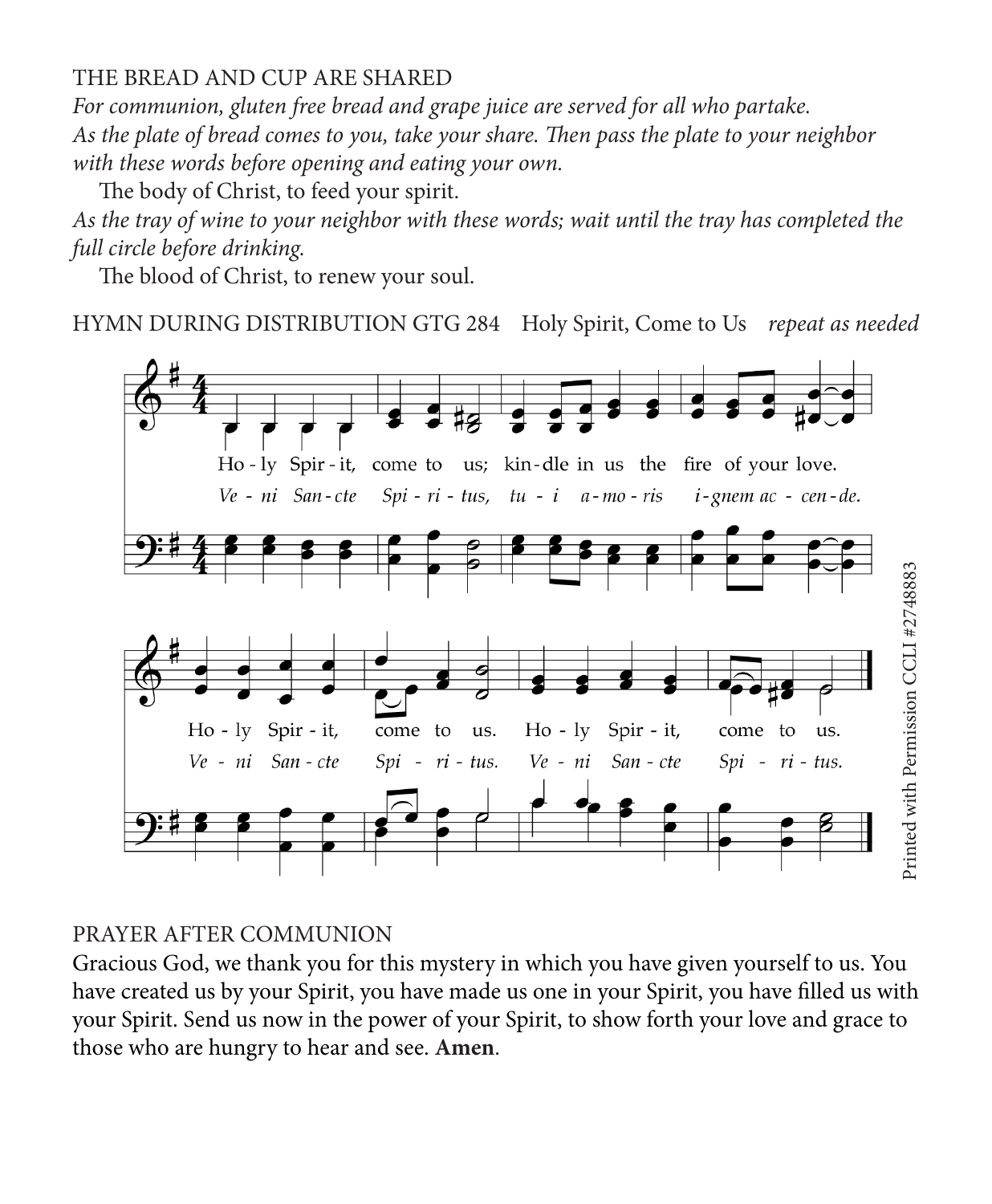#### **SENDING INTO THE WORLD TO LOVE AND SERVE**

# \*CLOSING HYMN CLOSING HYMN Holy Spirit, Burn within Us (Tune: GTG 761)

**Holy Spirit, Sun of Heaven, source of light and warmth and power, fill us and transform us like a seed that turns into a flower. Kindle in your willing people joy's bright spark, compassion's flame. Set us all afire to bear your loving light in Jesus' name.**

**Holy Spirit, burn within us, radiant with your healing grace. Give us brand new ways to meet and love the stranger face to face. Help us find new ways of caring. Help us set new, daring goals. Give us brand new languages to speak your love to seeking souls.**

**Holy Spirit, let your fire consume us, changing us at last. Let us rise like light emerging from the embers of the past. May the star of pure compassion shine within and set us free. Holy Spirit, make us all your flame that burns eternally.**

#### \*CHARGE AND BLESSING

May you be at peace with Christ, our savior and our ruler. May you be at peace with all that is wounded in you. May you be at peace with all people, and all Creation. May we all be at peace with those who oppose us as we resist injustice. May the Spirit be at work in your life as you go forward from this day. In the name of the Lover, the Beloved, and Love itself. **Amen.**

**POSTLUDE** 

Most of this service, including the final hymn, is taken, with permission, from *Unfolding Light*, by Steve Garnaas-Holmes and rooted in a contemplative, Creation-centered, justice-oriented spirituality. The congregational reading of the Pentecost story is from [https://re-worship.blogspot.com](https://re-worship.blogspot.com/2011/06/readers-theatre-for-pentecost.html)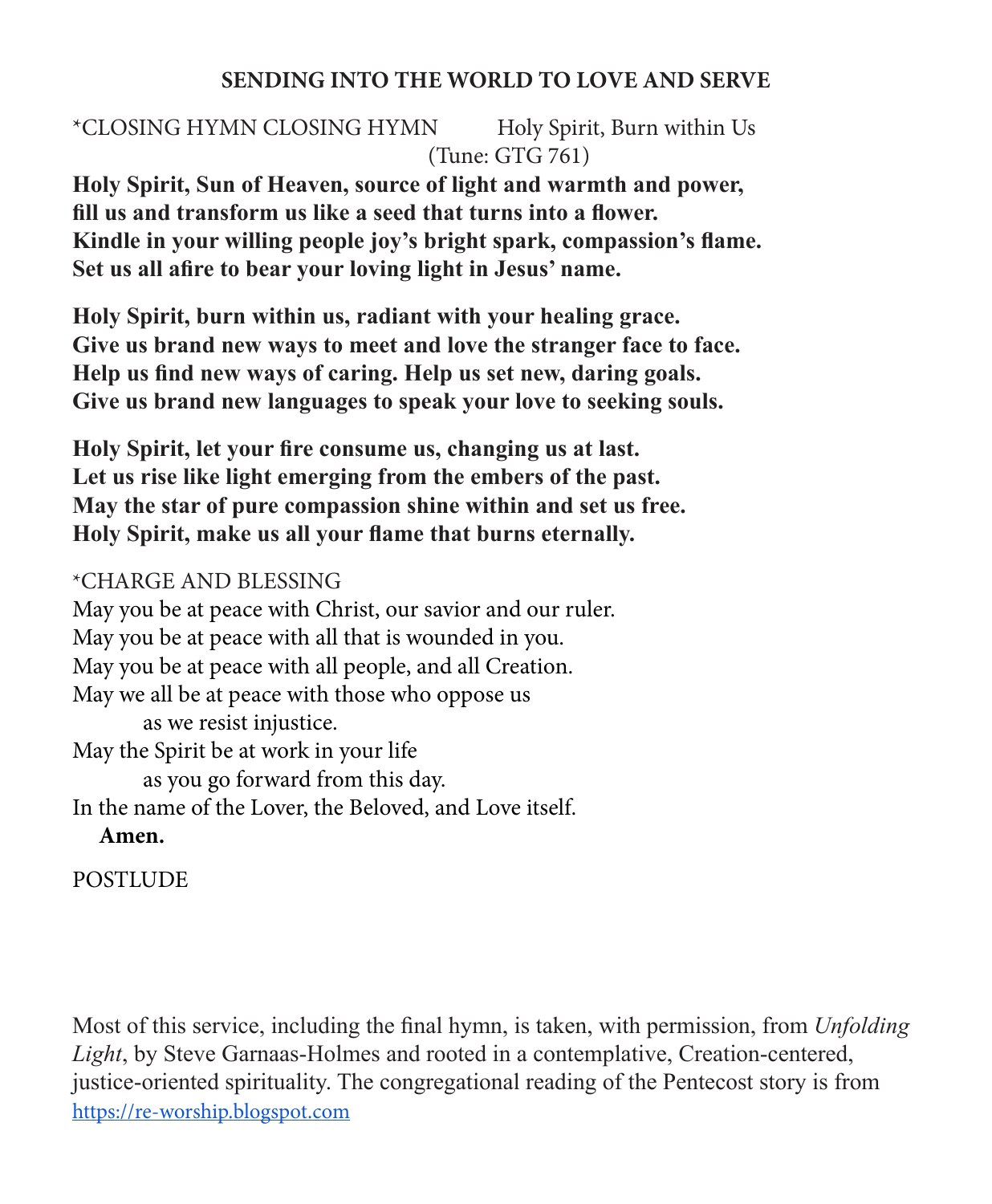# CommunityPresbyterian Church

# **TODAY AT CPC**

**Sunday, June 5 9:30 am Worship with Communion (Onsite and Online)** 10:30 am Deacons Meeting

THIS WEEK AT CPC Monday- Friday Med City Driving classes meet each day

Tuesday, June 7 12:00 pm Conference Call \* 6:30 pm Brain Injury Support Group

Wednesday, June 8 6:30 am Prayer Group

**Sunday, June 12 9:30 am Worship (Onsite and Online)**

**Online Worship:** Sundays 9:30 – 10:30am https://meet.google.com/vao-wjef-cbe +1 575-305-4527 PIN: 652 821 468 #

#### **\* Tuesday's Conference Call**

https://meet.google.com/kee-rcys-sdh +1 413-889-2244 PIN: 433 818 991#

Pastor Rev. Jan Wiersma Choir Director Meg Cain Handbell Director Judy Kereakos Pianist Glenna Muir Custodian Nancy Sanford Office Manager Stephanie Pasch

In Our Thoughts

Judy Leal Jane and Ed Burgstaler family, especially daughter Jenny and Ed's mother, Helen Connie Holst MariLynn Johnson Vera Atkinson's daughter, Teresa Shannon Cisewski Jennifer Hall Susie Olson

*To be added to the prayer list, please contact the church office at 507-280-9291 or via email office@cpcrochester.org. For emergency pastoral care, call Pastor Jan at 763-219-2927.*

#### **Serving in Worship Today**

| Liturgist                    | Peggy McCarty        |
|------------------------------|----------------------|
| Readers for the Acts Reading | <b>Bruce Felger</b>  |
|                              | Dave Copeland        |
|                              | Jane Burgstaler      |
| Speical Music                | Judy Kereakos        |
|                              | Mary Ellen Malkasian |
| IT Support                   | Louis Bouchard       |